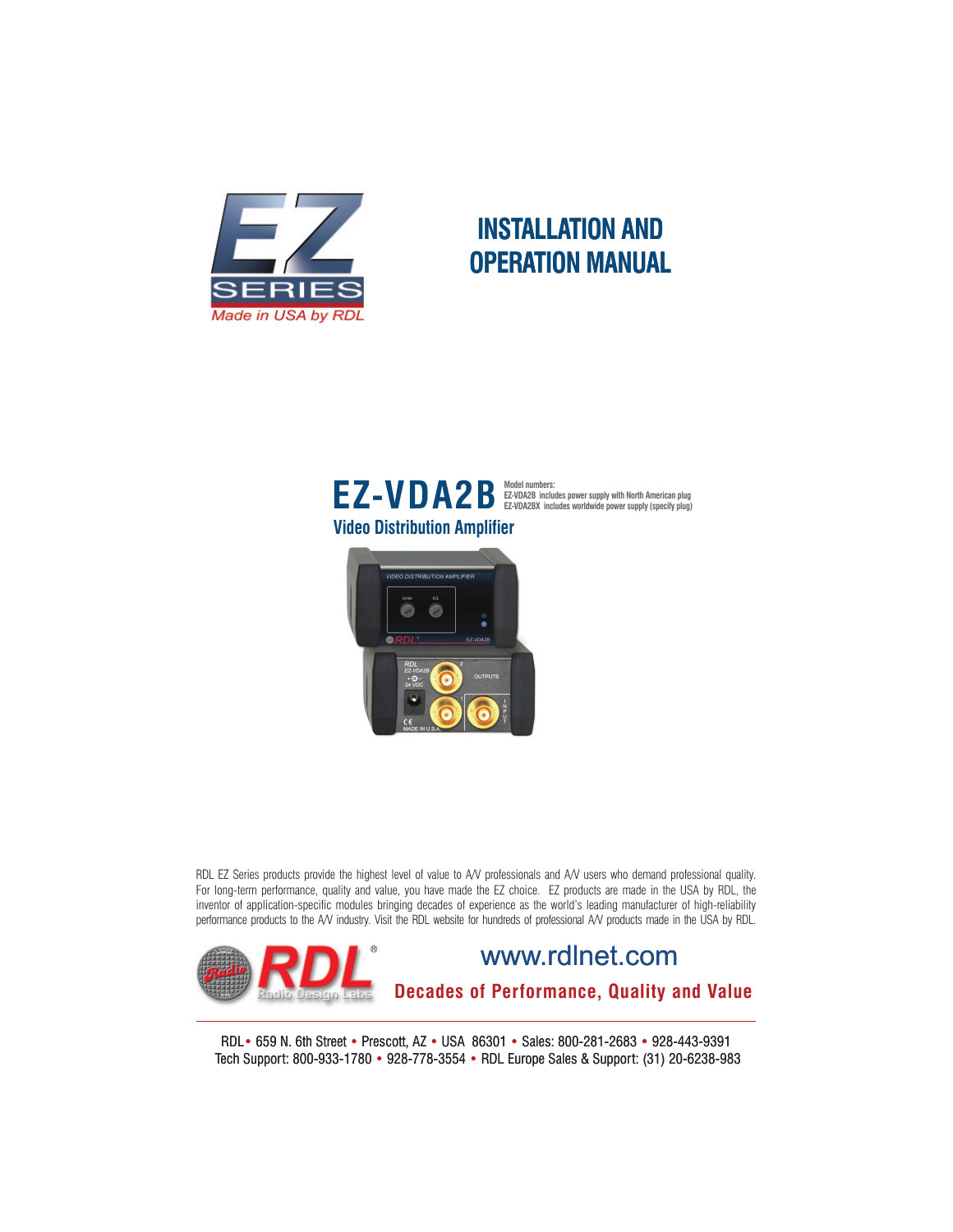## **EZ-VDA2B Video Distribution Amplifier**

- Composite Input to Two Composite Outputs
- Front-Panel GAIN and EQ Trimmers
- Operation with NTSC or PAL Signals
- 75 Ω Terminated Input
- Input and Outputs on Gold-Plated BNC Jacks
- Wide Bandwidth > 400 MHz

The EZ-VDA2B is a composite video distribution amplifier with two outputs. The input and outputs are all 75  $\Omega$  on BNC connectors. If the outputs are connected to long coaxial cables (typically 100 to 1000 feet) the front-panel gain and equalization trimmers may be adjusted to restore picture clarity. The wide amplifier bandwidth supports high quality video distribution. The EZ-VDA2B may be adjusted to restore picture clarity. The wide amplifier bandwidth supports high quality is used in stores, houses of worship, restaurants, clubs, security and commercial A/V systems.

## **TYPICAL APPLICATION**

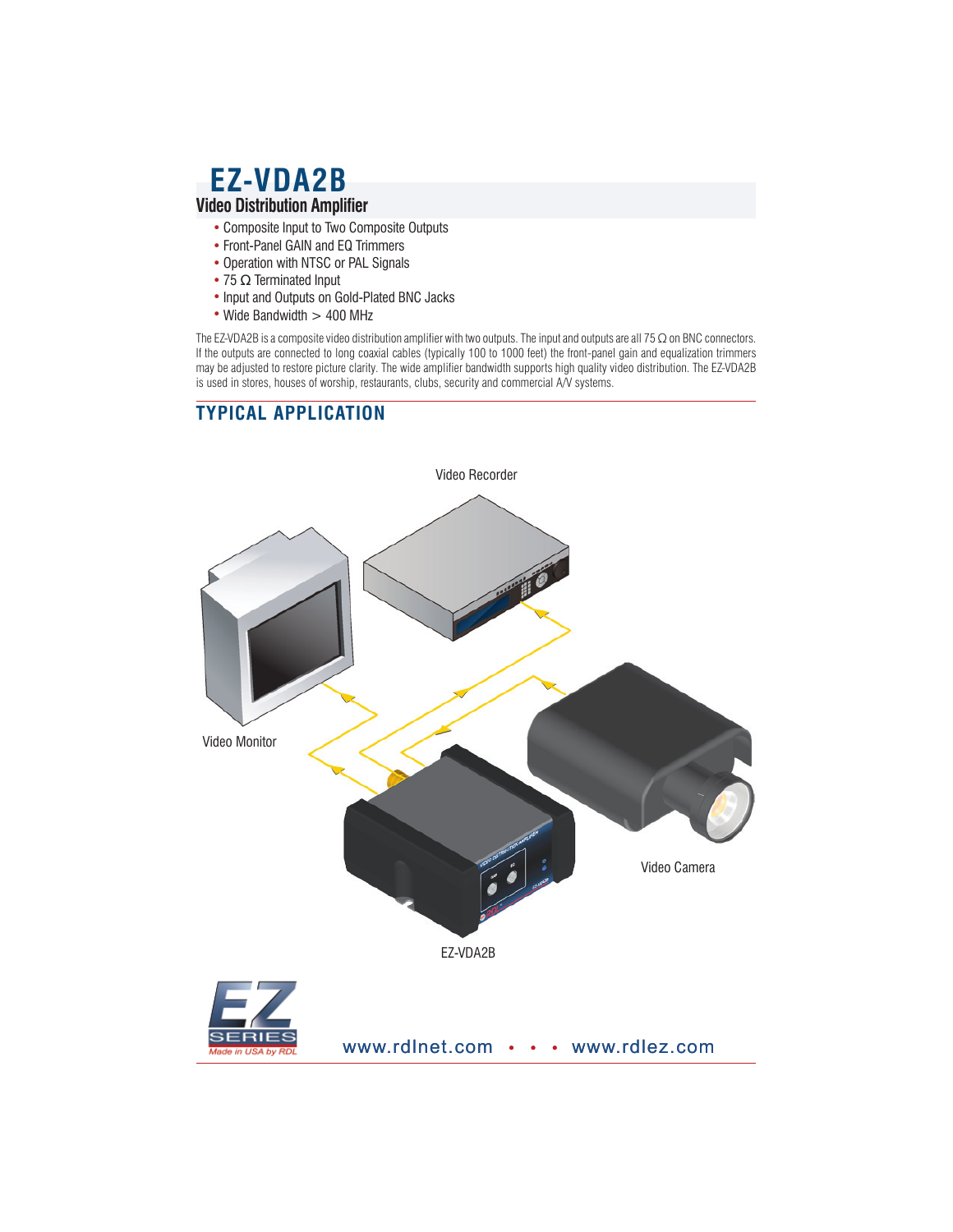